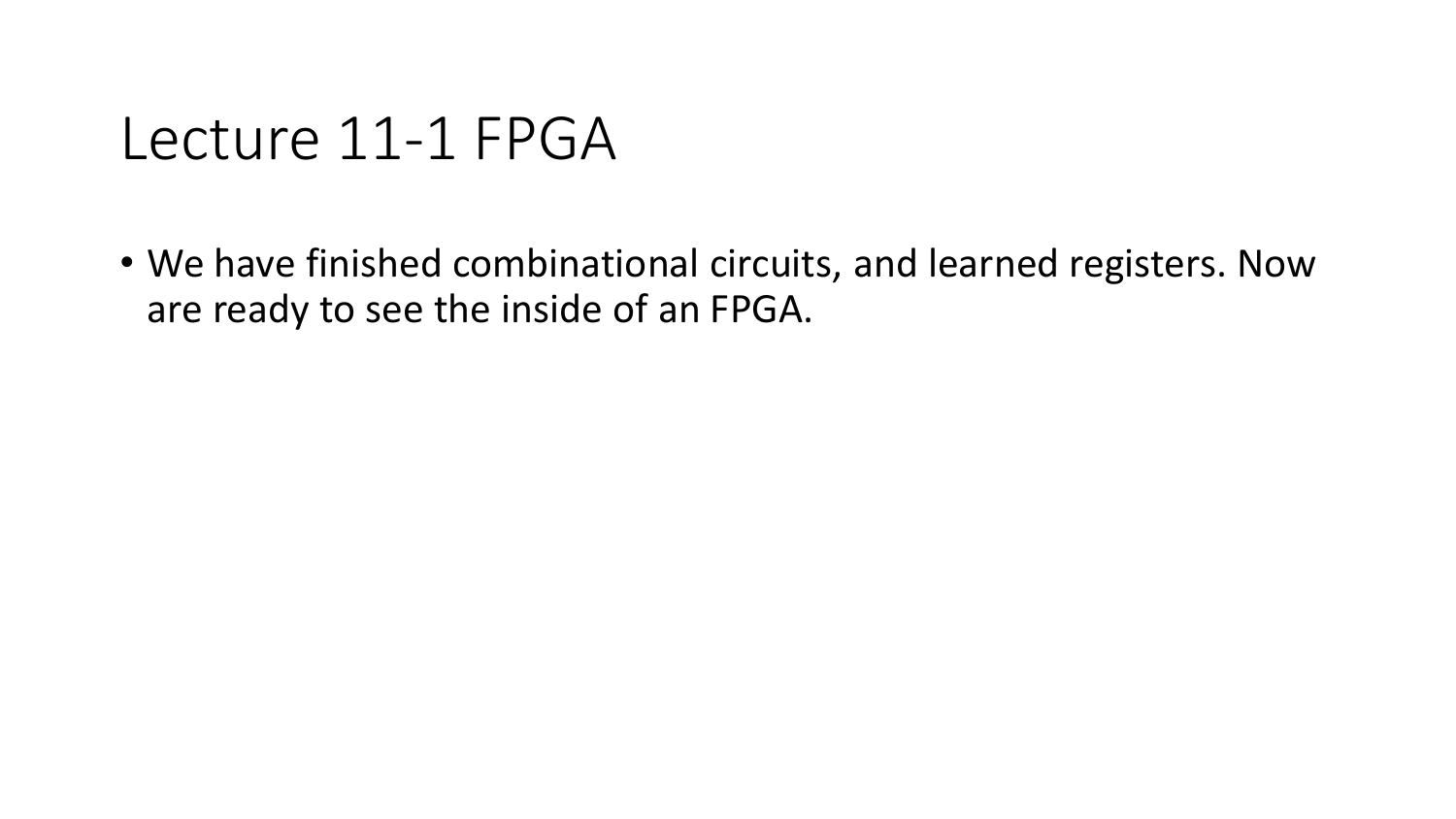# Complex Programming Logic Devices

- Xilinx XCR3064XL CPLD
	- Function block (16 macrocells)= PLA
	- Macrocell = a flip flop + multiplexers
	-

• IA routes signals **Input of function block** 

FIGURE 9-34 Architecture of Xilinx XCR3064XL CPLD (Figure based on figures and text owned by Xilinx, Inc., Courtesy of Xilinx, Inc. © Xilinx, Inc. 1999-2003. All rights reserved.)

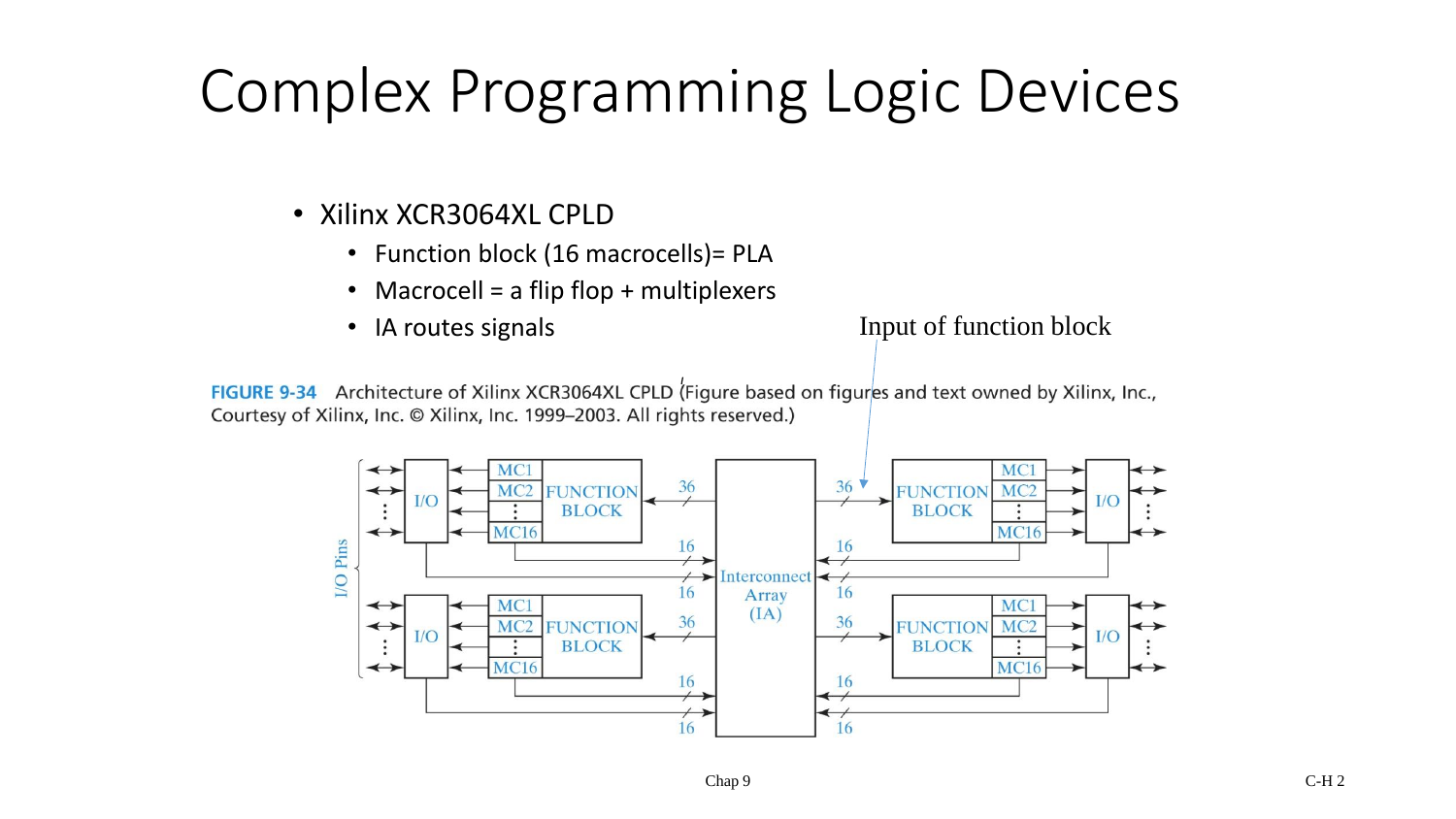## Function Block and MC

- Signal from PLA -> marcocell -> I/O pin
- Use CAD tool to fit the design into the PLD.

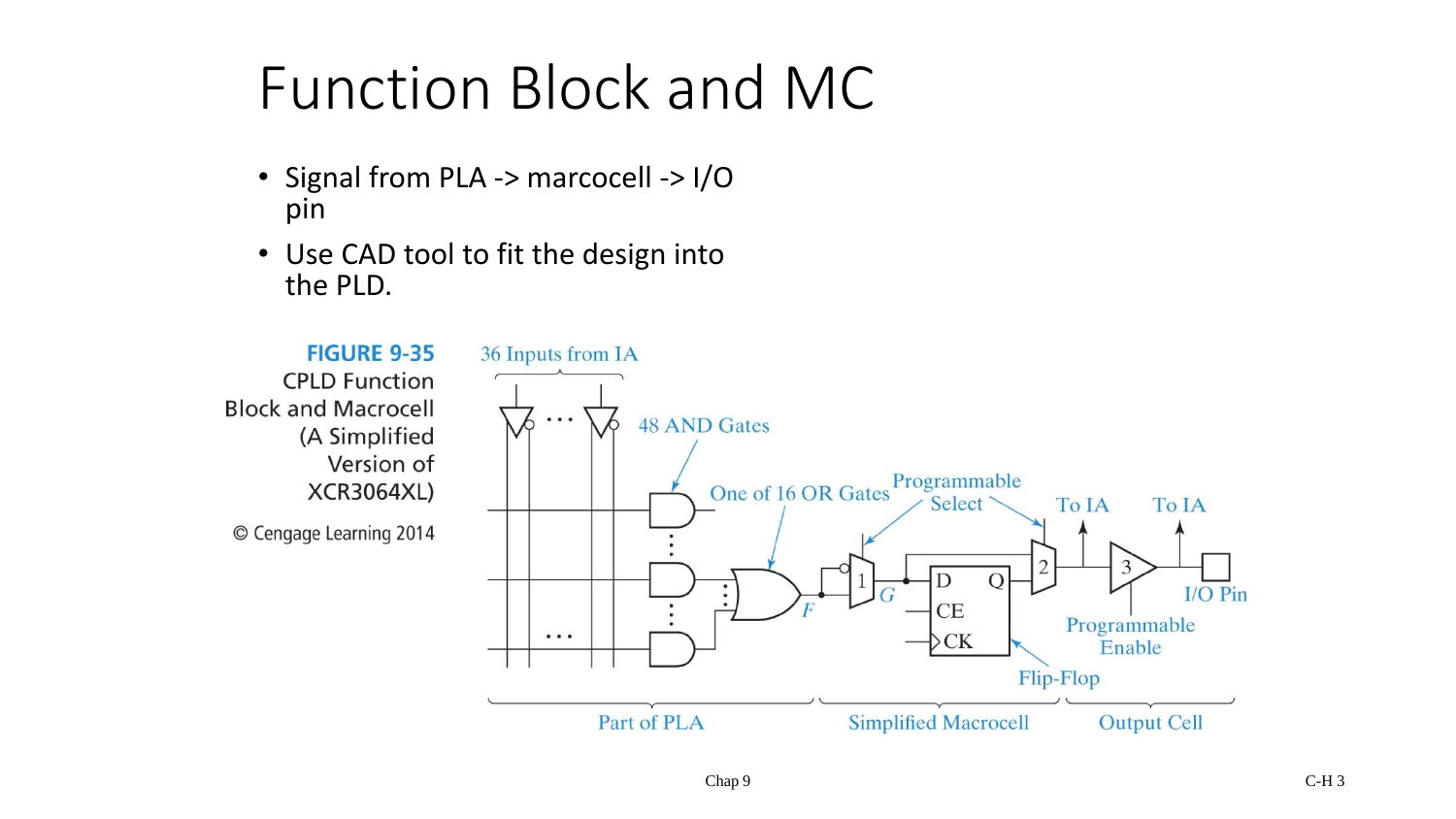## Field Programmable Gate Arrays (FPGA)

- Logic cell: configurable logic blocks (CLBs)
- Input/Output blocks (I/O blocks)

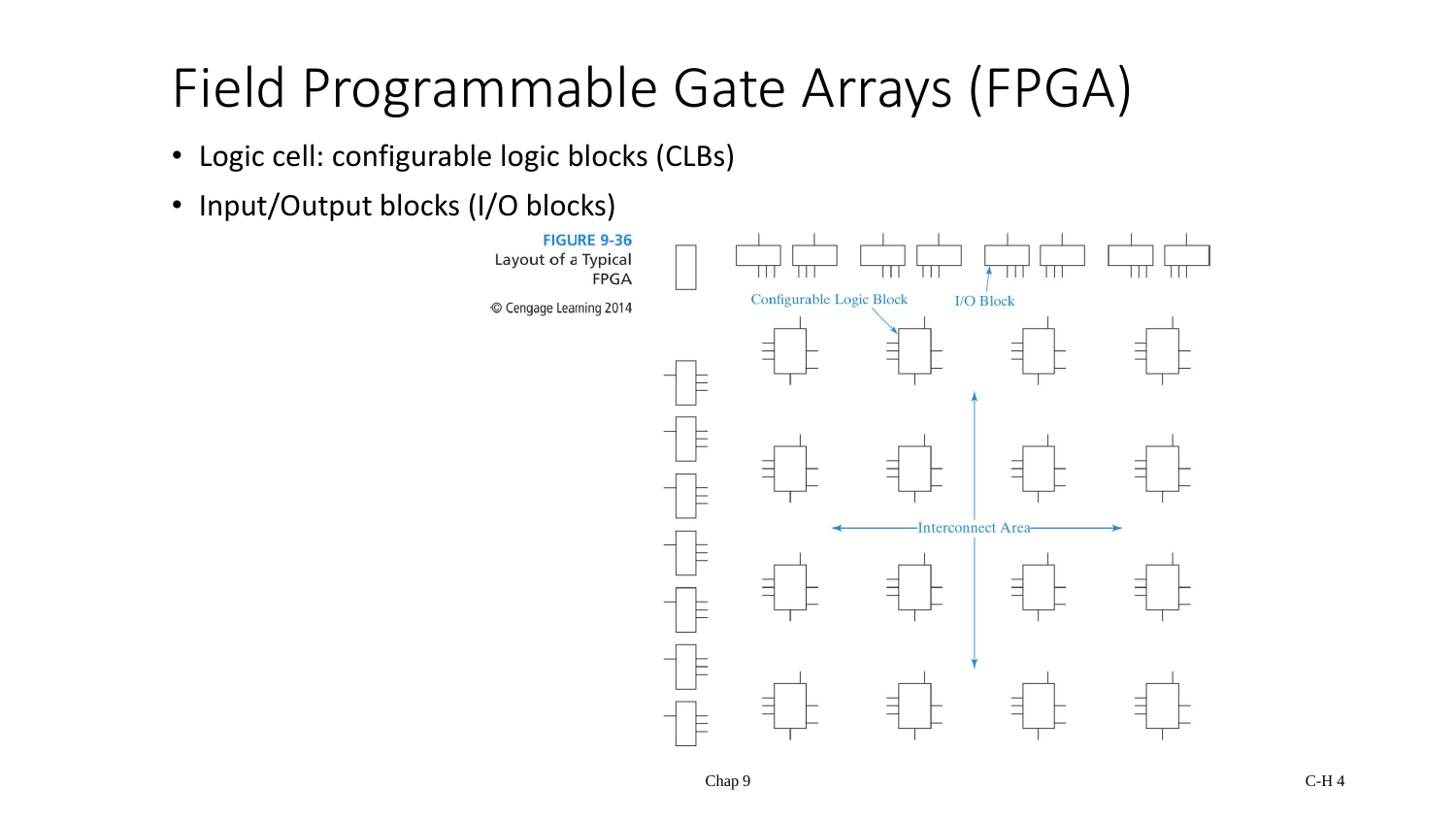# Configurable Logic Block

- Inside a CLB: function generators (LUT), FFs, and MUXs
- LUT: lookup table (truth table) is a reprogrammable ROM (16 1-bit words)

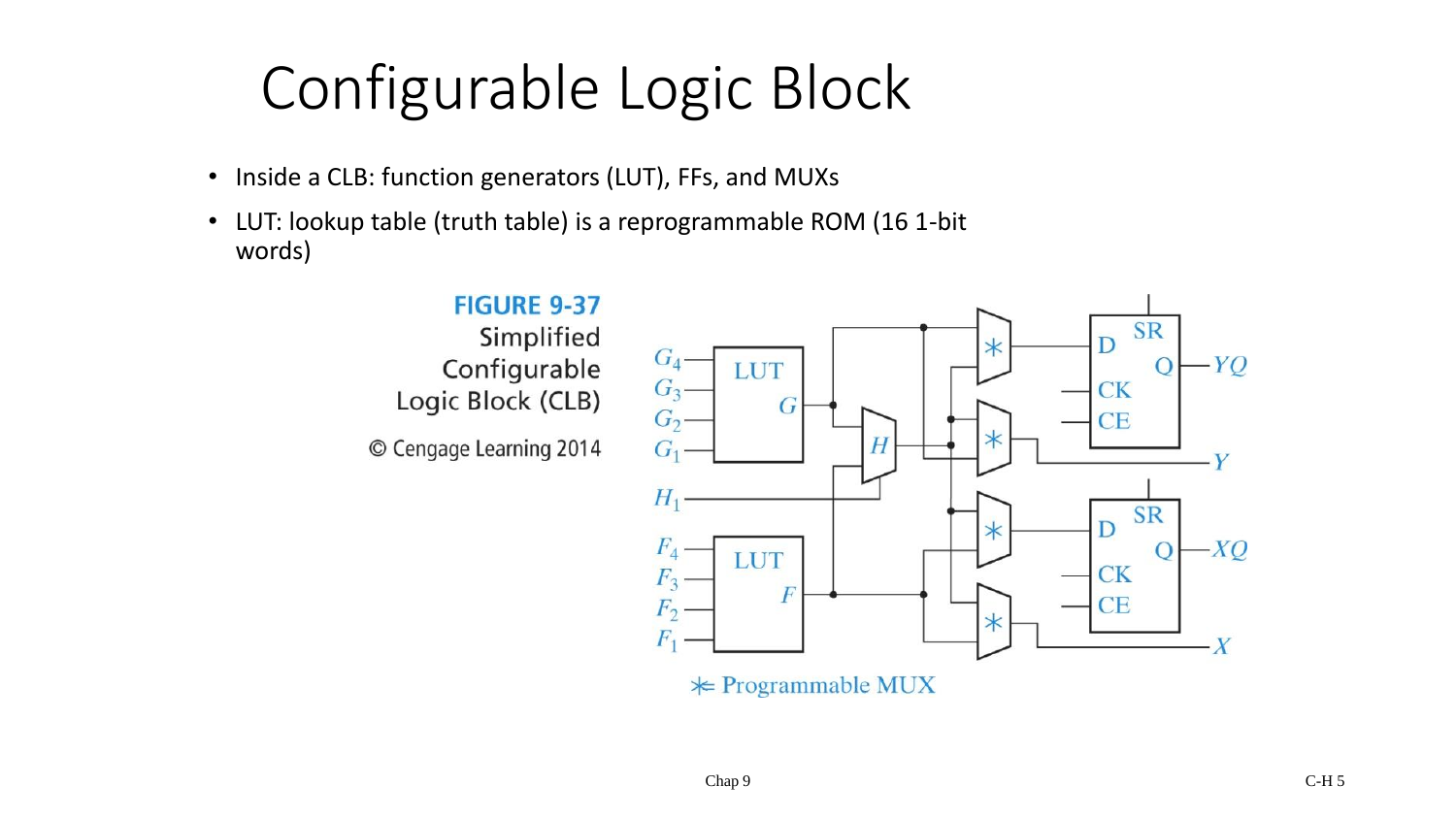#### A Lookup Table (LUT)

- If we want  $F = abc$  (one minterm)
	- 1110 (and  $F=1$ ) + 1111 (and  $F=1$ )
- Or if we want  $F = a'b'c'd' + a'b'cd' + ...abcd$ . (15 minterms)
- Require a single function generator. Program the LUT table to get what we want.

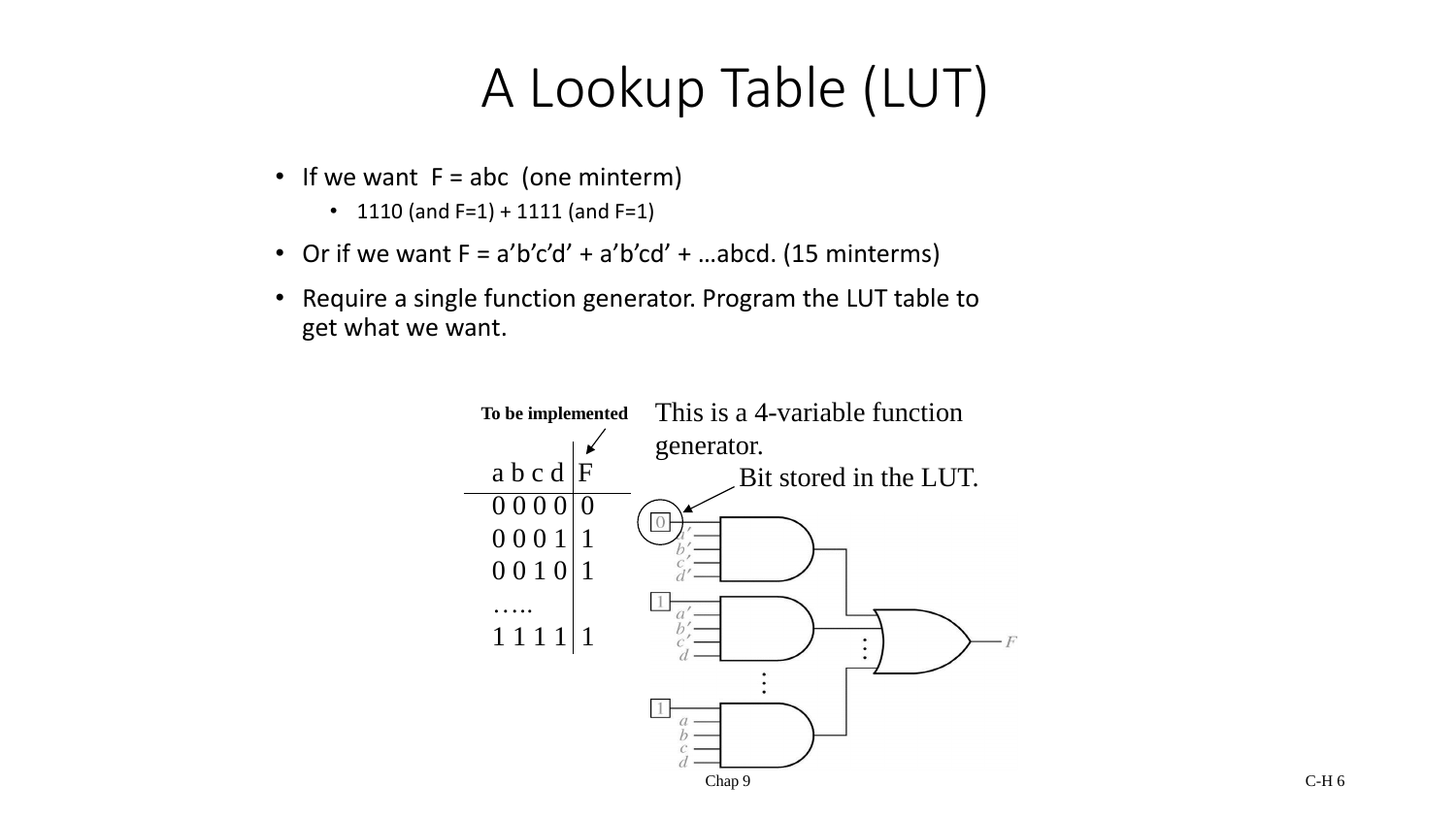### Application of Shannon's Expansion Theorem

• What if # of variables > 4 variables

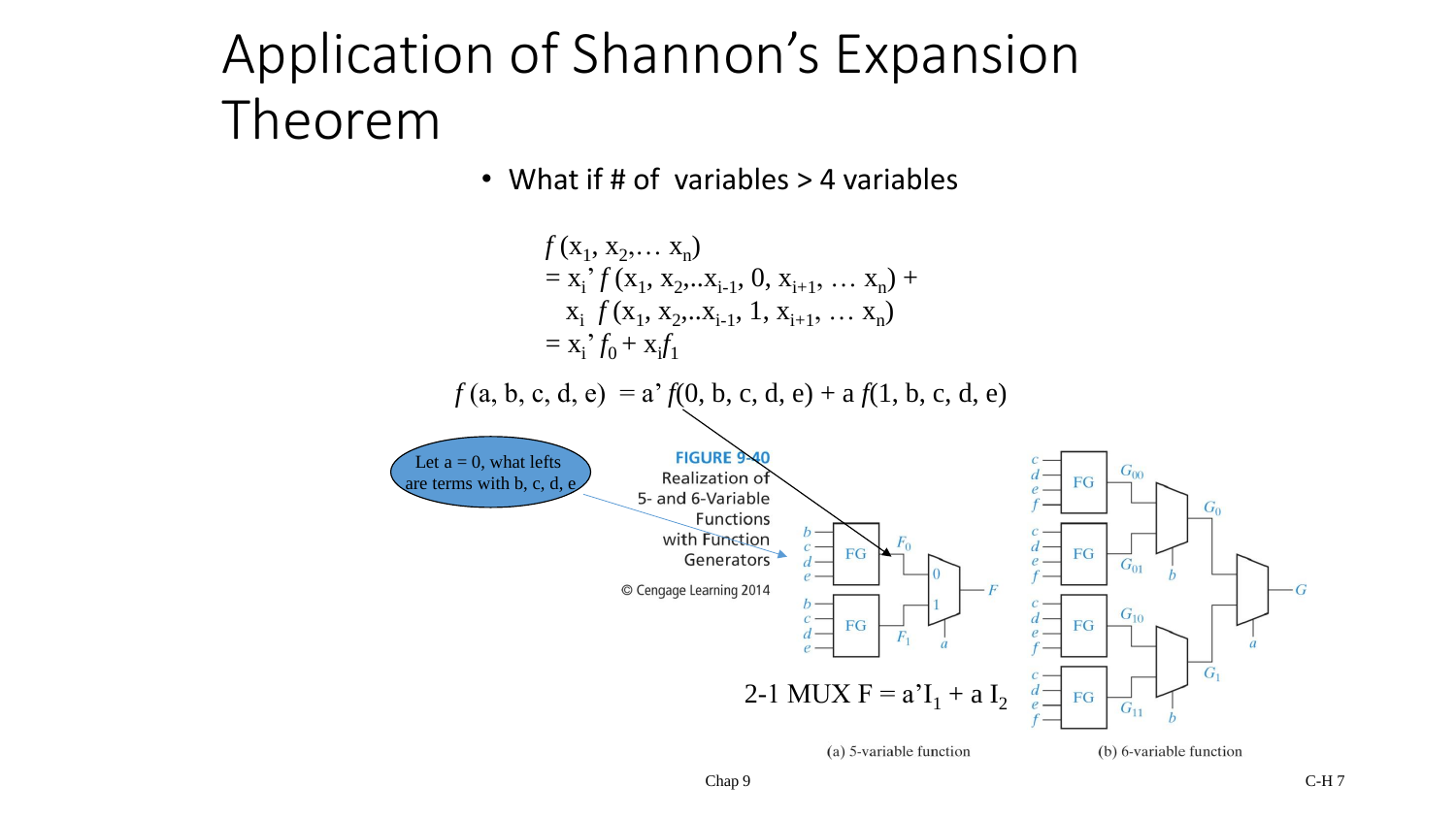#### Shannon's Expansion Theorem: a majority function

 $f = x_1x_2 + x_1x_3 + x_2x_3$ 

$$
= \alpha x_1(x_2x_3) + x_1(x_2+x_3+x_2x_3); // let x_1 = 0 for f, and let x_1 = 1 for f
$$
  
=  $\alpha x_1(x_2x_3) + x_1(x_2+x_3)$ 

What is the circuit using a 2-1 MUX for  $x_1$ ?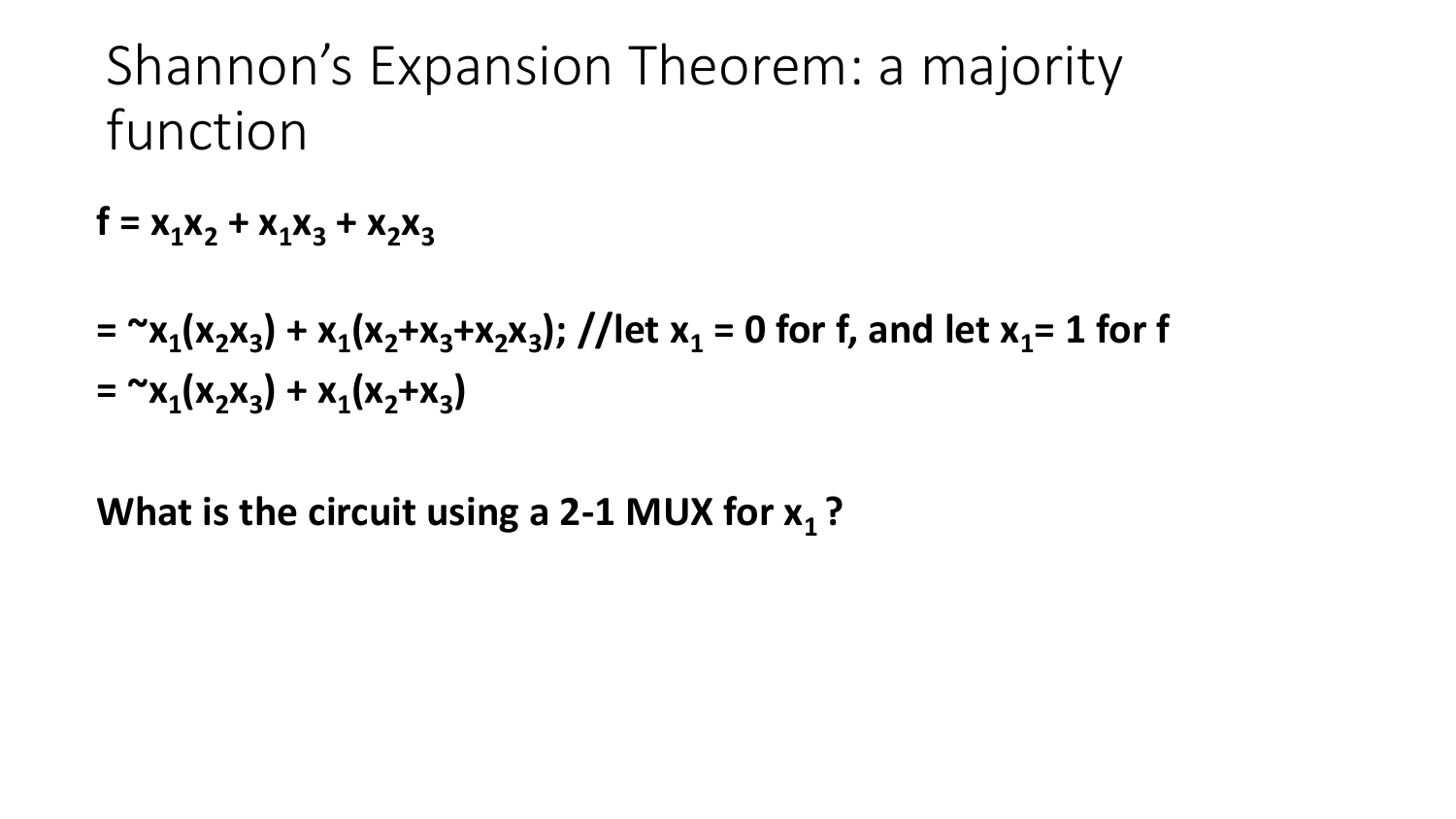#### Shannon's Expansion Theorem: XOR